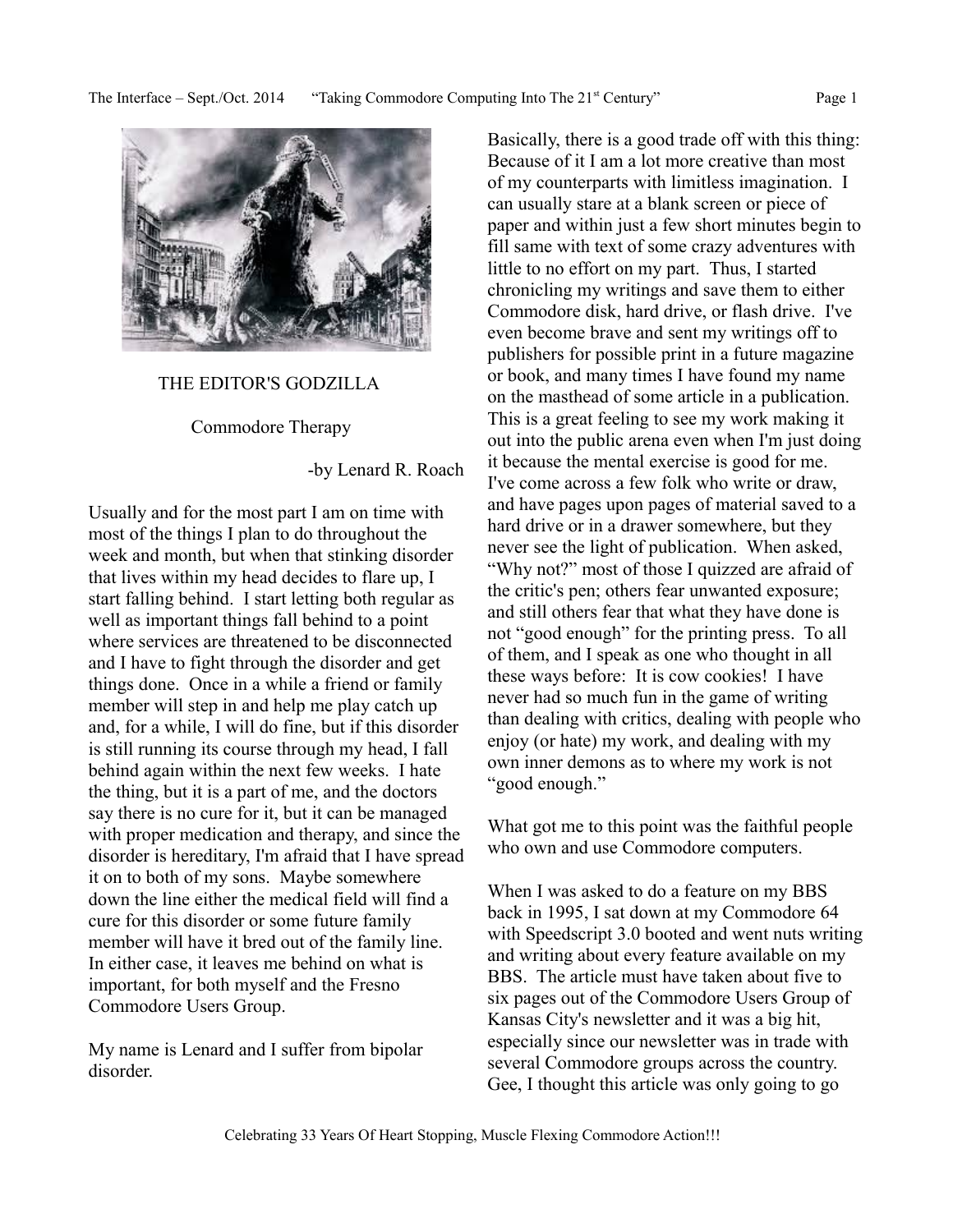out to the fifteen or so members of the CUGKC. Boy, what a response! Notes were coming in from all over the US and Canada saying how much the readers enjoyed my style of writing. In case you were wondering, yes, this all went to my head! From there on after came a series of articles based on anything I could think of that would tie into the Commodore line of computing. Maybe FCUG has some of these articles in their original format somewhere in the newsletter swap archives. If not, you can find a majority of them reprinted in my collage of a book entitled "Run/Stop-Restore: 10<sup>th</sup> Anniversary Edition." The article about my BBS is not included in the book, however, so unless the article is preserved somewhere, I don't think a copy will exist, but I can check around in my old CUGKC files and see if I can find it.

But I'm getting off track here... another trap of my condition.

With the CUGKC still asking me for more material from my warped mind about using the Commodore and programming (I published "Check It Out" in 1992), it wasn't long before I was being printed in other magazines, but guess what? That d\*mn disorder kicked in and I went into a seemingly ten year hiatus right after the release of the original "Run/Stop-Restore." I wrote very little between 2000 and 2010 until the Fresno Commodore Users Group got me reinterested in Commodore writing. Please understand, between 2000 and 2010 the CUGKC failed; my own attempt to start a Commodore newsletter failed ("The Secret Organization of Commodore Users"); my first book failed; and my marriage failed. It was a tough decade. You may say, "With all that happening, I'd get depressed, too." Thank you, but with bipolar disorder, the depression is due to a lack of serotonin in the brain and does not necessarily need an event to trigger it. My pills balance the mood and fight the depression, but little else. These events just added to the battle. Sometimes you just don't want to fight anymore and death looks like a logical way out. I know from several attempts at suicide that death is not the way out; combating your emotional attitude is the best defense.

Believe it or not, Commodore was a great friend during those moments of depression. The members of FCUG have been very understanding and they always check on me via email to make sure I am doing okay. The doctors have been trying to keep me working at the jobs and the computer to keep me from losing too much serotonin. I also need to exercise daily because work and exercise builds serotonin. This could explain why I feel like poop in the mornings but do better in the afternoons, then to work at either night job (the convenience store or the cleaning job) in the evenings, then do a little typing on the Commodore to wind down before bed keeps the semi-fat man in a balance, but this last round of depression kept me down for the month of August and I've been playing catch up ever since, and now the holidays are fast approaching! What a way to close out 2014!

But again, thank God for Commodore! Whenever a funk grabs me I know that I can go to the Commodore 128 sitting in my computer room and boot a piece of software that will be entertaining or challenge my mind. With both "Commodore Free" and "Reset" magazines kind enough to accept some of my writings I know that my copy of GeoWrite will always be getting some sort of workout as I try to come up with something for either magazine. I've told my doctors about my work and many of them like to read what I have put down on paper.

Please understand that my writings don't just stay with Commodore. I have one book of skits available on Amazon that I am making sales on; I have another skit book ready for publication; and I have a third skit book going through the editing process. I also have flashes of insight that just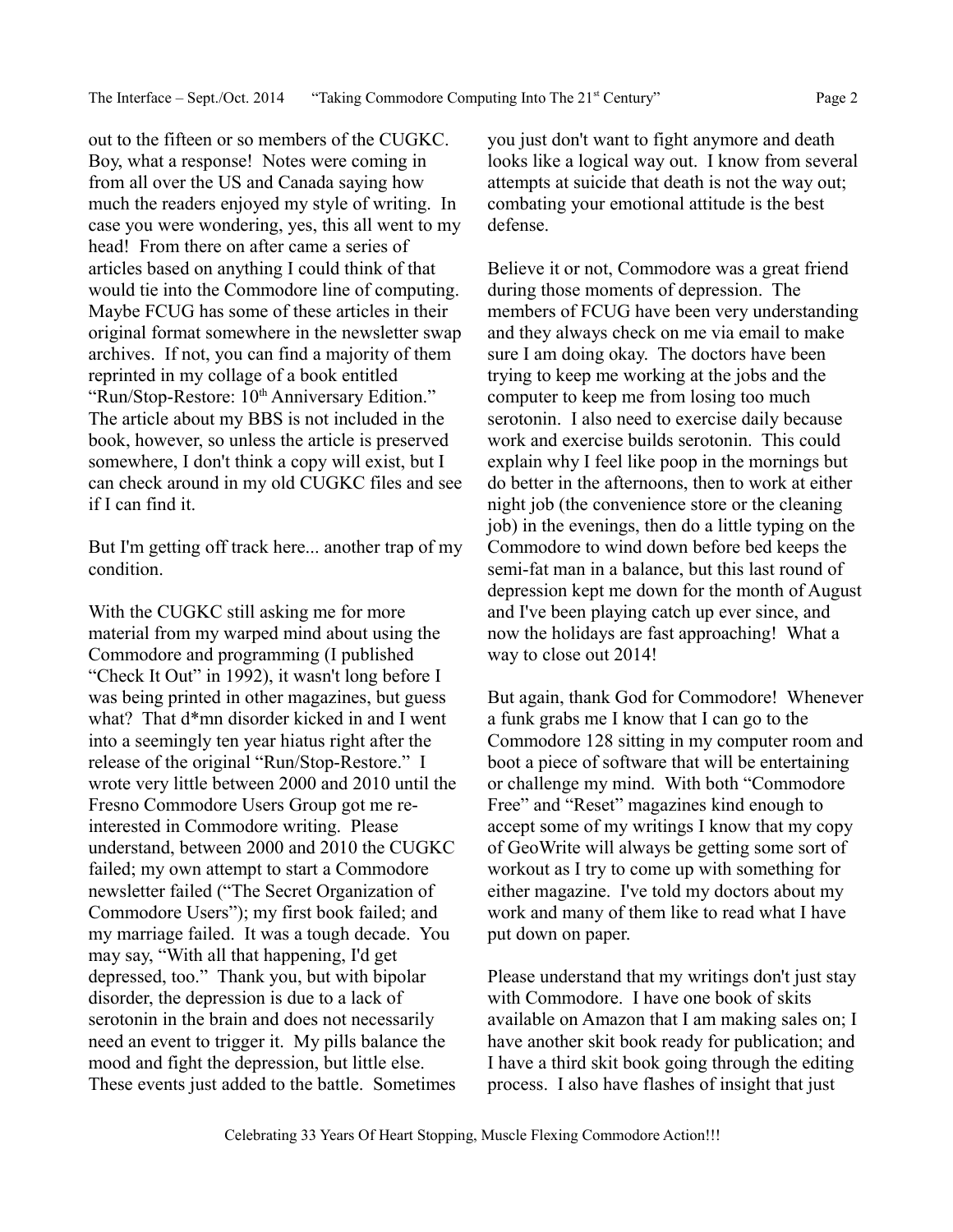The Interface – Sept./Oct. 2014 "Taking Commodore Computing Into The 21<sup>st</sup> Century" Page 3

won't wait too long for me to sit down at the C128 and start typing. I was told by writing teachers that if you can crank out ten pages in two hours then you have hit the apex of a writing groove. I look forward to those days, but don't think that this little rule applies to Commodore programming. As a software programmer I can tell you that if you can get down about one hundred lines of code that are without bugs or need of updating in two hours then you've hit an apex.

So to sum up everything that I've rattled on about in print, let me just say that in order to beat "the blues" whether they be a disorder or just something that comes upon every person now and then, let it be known that sitting down at a great machine like the Commodore is a healthy way to break down the barriers and give you a lift in the areas needed in your emotional life. My son has asked me several times to tear down my Commodore and put it away, but there it sits in the computer room always waiting and always ready to help me fight another injustice of evil as, now and forever, I will be in combat with this thing called bipolarism.

However, let me conclude by giving my apologies to you as a reader of "The Interface" for having the last few issues coming out late. This falls completely on my back and, since I am a big boy, I can take it. I am hoping that I will have my stuff in order by the end of the year. But don't feel like the Lone Ranger in this, reader. I'm a year behind on books and a year behind on plays that I have promised to groups that have almost given up on me. I need to burn out another Commodore keyboard and get these things done.

Next issue: Lenard's incredible Commodore find.

# MONTHLY MEETING REPORT

## SEPTEMBER 2014

-by Dick Estel & Robert Bernardo

September's meeting brought a rare visit by Brad Strait, along with four-year old William. In fact, all the "regulars" were in attendance – Robert Bernardo, Dick Estel, Roger Van Pelt, Louis and Vincent Mazzei, and Greg Dodd.

Before we did anything else, we all admired a piece of Commodore equipment we had heard of but never had seen -- a Commodore typewriter that Robert bought via Craig's List in Las Vegas. It is a very sleek-looking machine, made in Spain, and is in excellent working condition. There are photos on-line, including one of William trying to figure out where the touch screen is. <http://www.dickestel.com/fcug.htm>

In a final note from CommVEx, Robert showed us a souvenir poker chip that was printed on a 3-D printer, and given to everyone attending the show. There's a photo on line at <http://www.dickestel.com/images/fcug390a.jpg>

Roger had claimed a Mach 128 cartridge from the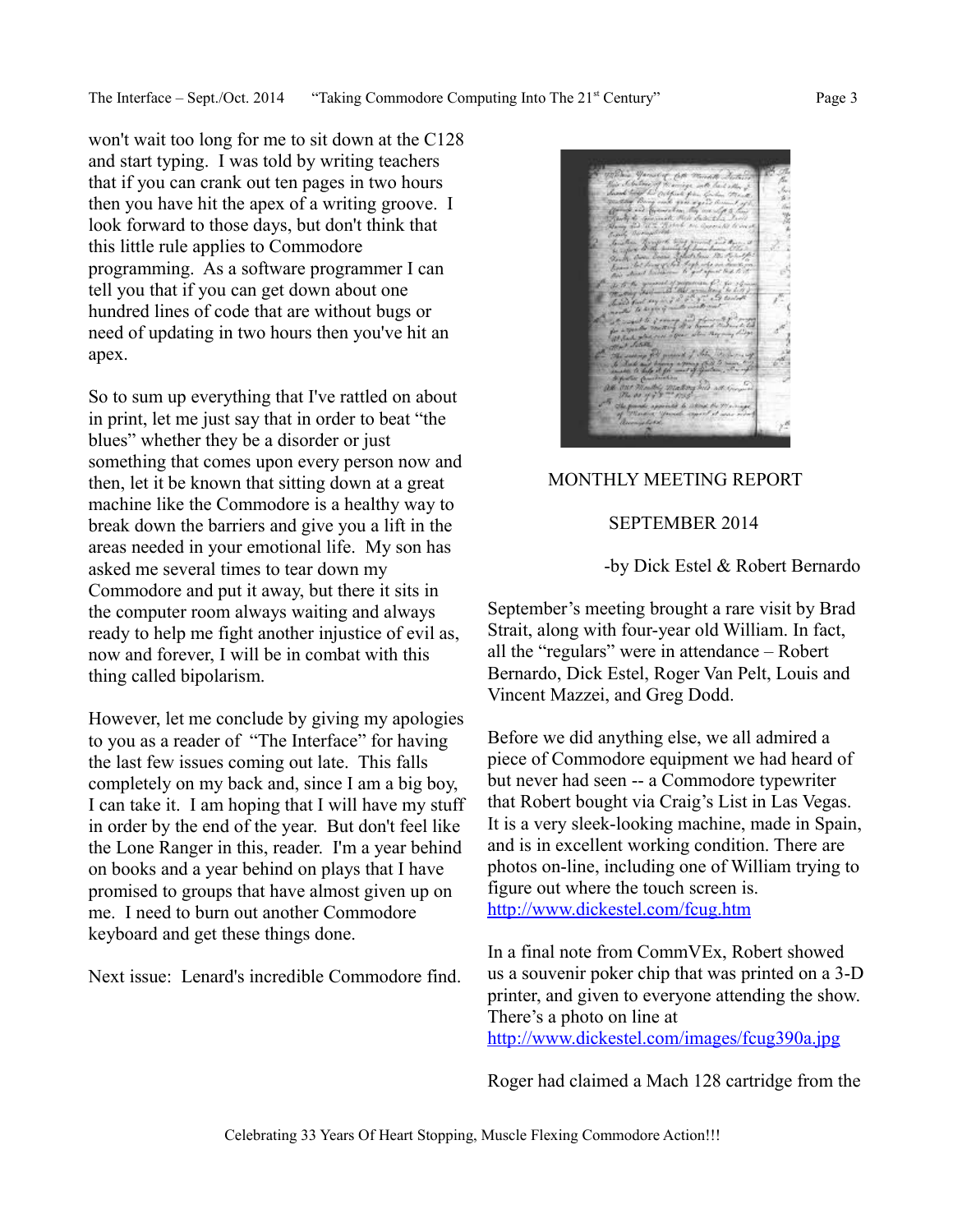material Robert brought down from Washington (see the August report), and reported that it is very fast – one of the best carts he has used, providing "instant on" performance from the C64.

Next month we will skip our regular meeting and enjoy our annual club dinner, open to spouses and children. The location chosen is Logan's Roadhouse in the River Park area, at the regular meeting time.

Robert and Greg both attended the Classic Gaming Expo in Las Vegas, along with hundreds of others. Robert's photos are on-line at [http://blog.retro-link.com/2014/09/first-photos](http://blog.retro-link.com/2014/09/first-photos-from-cge-2014.html)  [from-cge-2014.html](http://blog.retro-link.com/2014/09/first-photos-from-cge-2014.html) and [http://blog.retro](http://blog.retro-link.com/2014/09/more-photos-from-classic-gaming-expo.html)[link.com/2014/09/more-photos-from-classic](http://blog.retro-link.com/2014/09/more-photos-from-classic-gaming-expo.html)[gaming-expo.html.](http://blog.retro-link.com/2014/09/more-photos-from-classic-gaming-expo.html) Robert's video is on-line at [http://youtu.be/L\\_lMz2vUWQk](http://youtu.be/L_lMz2vUWQk)

The next computer event of interest is the AmiWest Show, October 24 – 26 in Sacramento. Robert will attend the show and videotape the presentations.

Roger reported that he is having problems with his Commodore mouse. Dick recalled that we had published an article on one possible fix a number of years ago. We were able to find it on the club's Newsletter Articles Archive page [\(http://www.dickestel.com/articleindex.htm\)](http://www.dickestel.com/articleindex.htm), and email the link to Roger. Although it may not be the answer, it gives him something to try before paying for repairs or a new one.

After lunch and discussion, we tried out a C64 educational program which consisted of the player trying to match jigsaw puzzle pieces onscreen.

Robert tested the three Amiga 500's he had picked up in Washington, including two power supplies. Opening the units up first revealed an amazing collection of dirt, crud, and spider webs, which we cleaned up a little. As it turned out, only one

power supply and one computer worked, the one with the sun-yellowed keys. Robert hopes to create one really nice unit, by installing the clean keyboard from one of the non-working machines.

### OCTOBER 2014

-by Dick Estel & Robert Bernardo

Our October meeting was actually our annual club lunch, which evolved from a picnic that was held for several years at the home of a former member.

The rules for this event are different, and are as follows:

1. No official business is discussed.

2. There are no hardware or software demonstrations (I was about to say there are no computers allowed, but let's face it, everyone has their smart phone with them).

3. Families are invited.

4. The club pays for lunch.

5. We go to a different restaurant from the one at which we regularly meet.

This year we chose Logan's Roadhouse, a good barbecue place in the far northern reaches of the city. We had a good turn-out, including Robert Bernardo, Roger Van Pelt and his brother Aaron, Louis and Vincent Mazzei, and the entire Dodd clan -- Greg, wife Krysta, and sons Gregory and Kristopher.

We had a wide ranging discussion on many topics (computer stuff included) and an excellent meal - preceded by appetizer bags of peanuts, whose shells we threw on the floor -- ending with the traditional distribution of gift bags provided by President Bernardo. Everyone is looking forward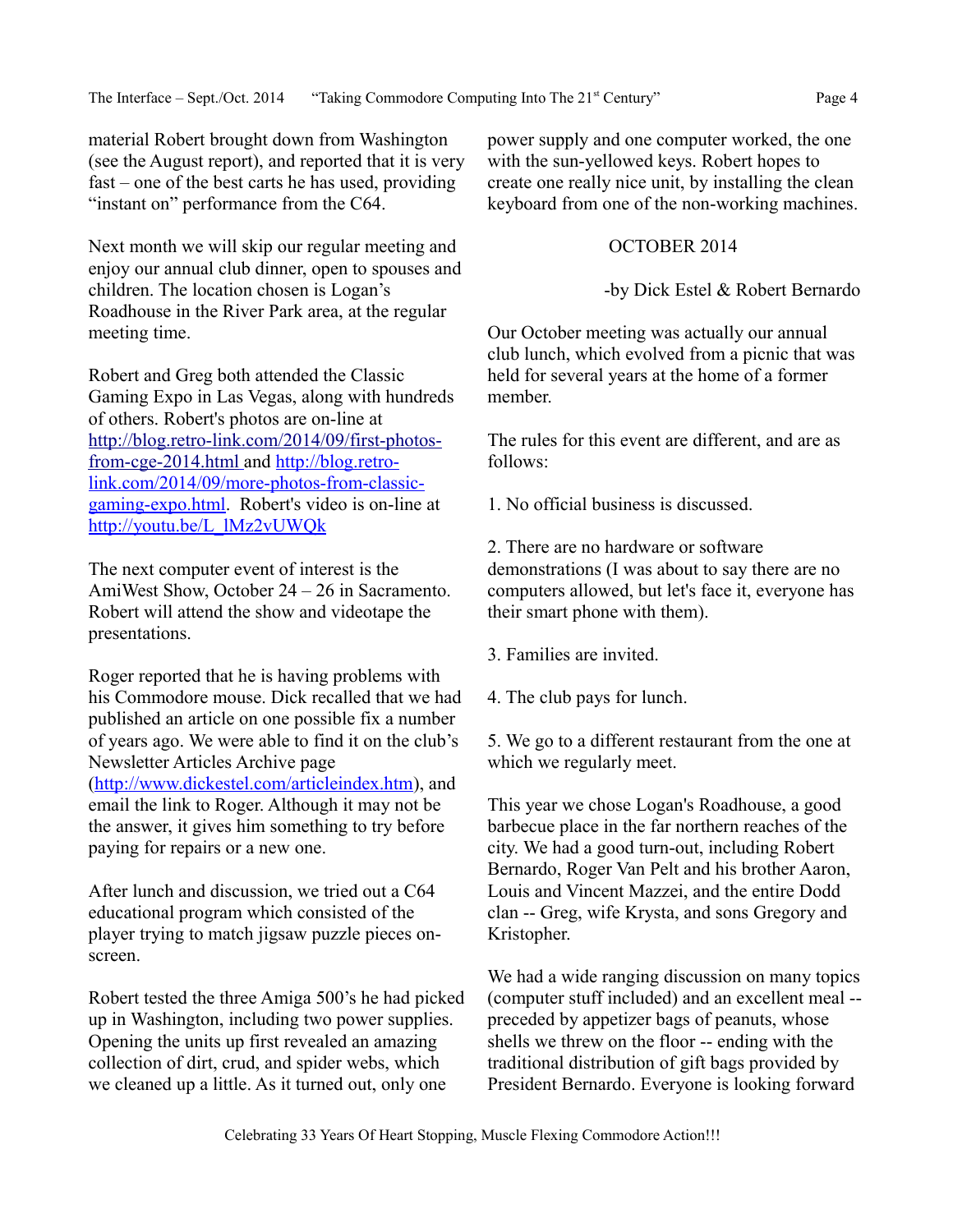to doing the picnic lunch again in 2015.





THE WORD PROCESSOR

-by Paul Quirk

PLEASE PAY YOUR DUES!

Back in the day, the club was pretty strict about dues payment. If you didn't pay, you got a two or three month grace period, then you were off the mailing list.

We've become a lot more lenient in recent years. In fact, not much short of death will get you off the list now.

Even so, the club still needs you to pay your dues if it's within your ability to do so. Our expenses have decreased over the last few years, but our income has also virtually disappeared.

Our only regular expenses are the club lunch and a donation to St. Jude's Children's Hospital. We used to take in quite a bit from equipment sales, but we've had to divert this money to CommVEx, so dues provide the bulk of our revenue.

It should be noted that Robert Bernardo and Lenard Roach incur some personal expenses with what they do for the club, and have not asked for reimbursement. If they ever sue for back pay, we are REALLY in trouble!

[Written by Canadian friend Paul Quirk, this is a brief look into his history with word processors.]

As you may have noticed, I like to write. You could probably surmise from that fact that I have a lot to say about word processors, which I do, and so I decided to dedicate this blog post to my own history with the word processor.

My first computer was a Commodore Vic-20, which I got for Christmas morning in the early 80's. This post-dated the first commercially word processor by three or four years, but, to my credit, I was only seven and a half years old when Wordstar made its debut.

I wanted the Vic-20 for three reasons, but the one most relevant for this conversation was the fact that it came with a full keyboard. Most other computers in the Vic's price range had bubble membrane keyboards (like the buttons on a microwave oven), or rubber chicklet keys (like those of a pocket calculator or remote control). It was obvious to me at the time that the greatest use for a home computer was as a word processor, so a good keyboard was important. The great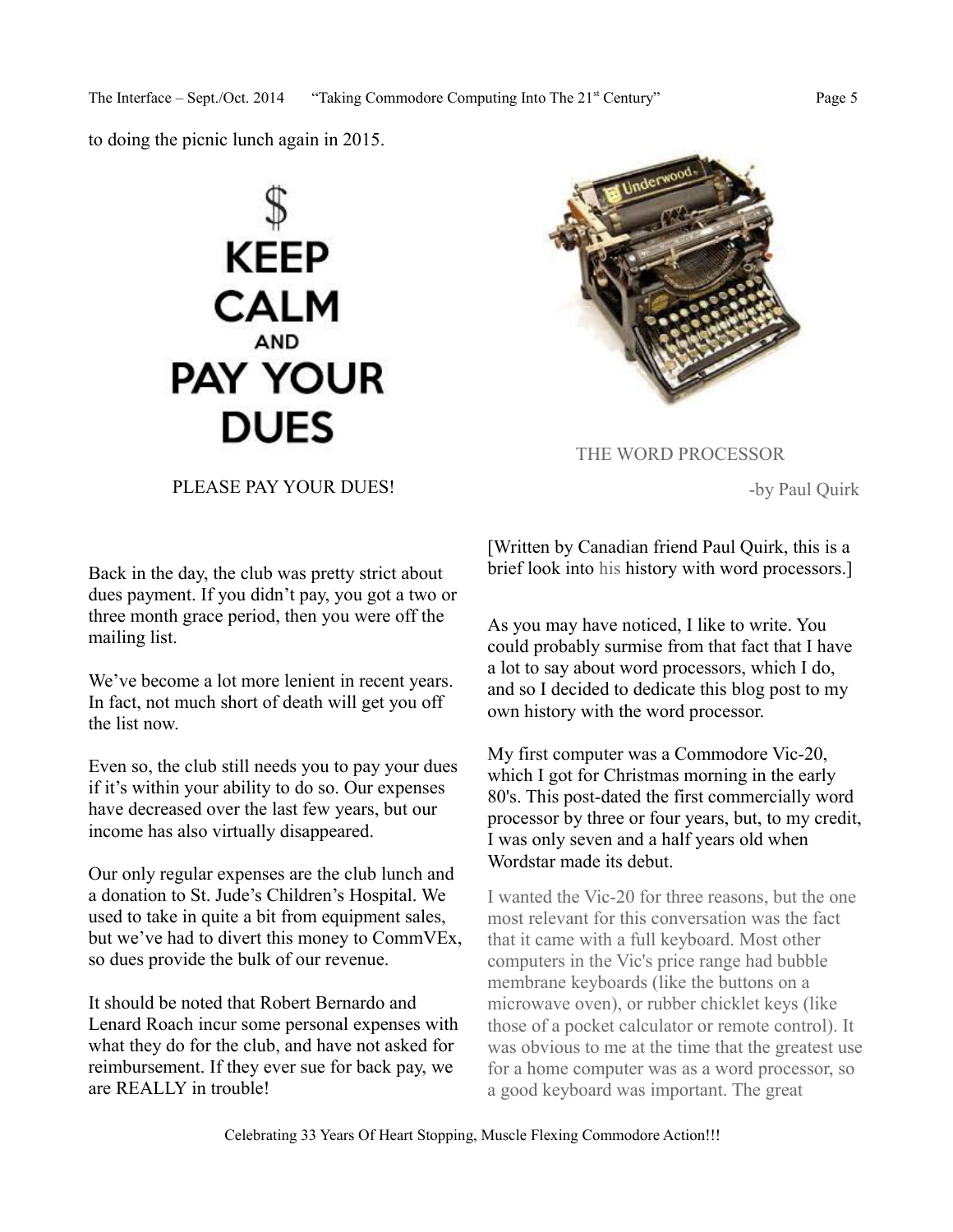keyboard on the Vic more than made up for the lousy 22-column display and minuscule 3.5k of RAM. When everyone dumped their Vic's for C64's, I scored Vic cartridges for cheap and introduced myself to the world of word processing.



Eventually, I succumbed to Commodore 64 mania, fueled by dropping C64 prices and hardware problems with my Vic. Meanwhile, I had been buying Compute! And Compute!'s Gazette magazines from the local corner store like crazy since even before I got a computer. These magazines featured computer programs I could type in, both in BASIC and machine language. They had clever utilities that would "Proofread" each line as I typed them in. The concept is quite remarkable when you think about it; some of the programs were rather unremarkable, but others were quite excellent. Speedscript was one of the excellent. After just over a week of sleepless nights, I managed to type in the entire Speedscript word processing program onto my Commodore 64 and saved it on cassette tape.

Saving documents to tape involved a great deal of estimating and using the counter on the tape. I would reset the counter before loading in Speedscript. After writing a page or so, I would save it to tape, noting the counter number when it finished. Based on this, I could estimate how much tape I needed to save the finished document and make note of it on an index card I kept with the tape. It was simple and efficient, though I

eventually succumbed to disk drive mania as well. questi de pode concidente con escuelato LEFT E CENTERO RIGHTO FULLO + JUSTIFICATION - LINE SPACING + 1 1XO 20 leawrite was the first (passibly only) WYSIWYG word processor for the commodore 64. Bold, Ank: @Belling, underline, superscript, and ging Gombinations **Ag** supported. brought various furts  $10$  the commodore  $64$ , as well as proportional spacing. Images could be imported from GeoPaint. There is an option for page numbers and a title page. GEOS breathed new life into an 8 bit computer, bringing it up to par with 16 bit. machines, giving the Macintosh a real run for its money. It brought the future to what should have been an obsolete 8 bit system. Infortunately, it was a little slow, and limited by the 1541 disk drive relied on. The world moved on to 16 bit systems.

Word processing on the 64 (and the Vic) required special key combinations to accomplish anything other than writing text. CTRL-P to print, F7 and F8 to load and save. This was par for the course back in the day and added a level of complexity that explained the continued popularity of typewriters, in spite of low priced home computers, but made the patient learner a more efficient writer. I had an MPS 802 printer, so none of the special printer commands worked; forget about italics, and underlining something meant using up the entire next line of text to accomplish. Nevertheless, it beat a typewriter. I could make as many mistakes as I wanted for free, and I could write something very long by writing in sessions, changing my mind as much as I wanted before committing the text to paper. I could let words flow effortlessly from my fingers as I developed the art of writing. Spell checkers were made available as separate programs, but I never bothered to type that code in.

When GEOS came out with GeoWrite, I got my first taste of WYSIWYG word processing. I fell in love. Unfortunately, it didn't work with my MPS 802, and the file format was only compatible with GeoWrite. Not to mention, I only had one disk drive by this time, and given that this was one of the slowest disk drives in the industry, GeoWrite performed slowly. And so, in 1988, I sold my entire C64 outfit to have money